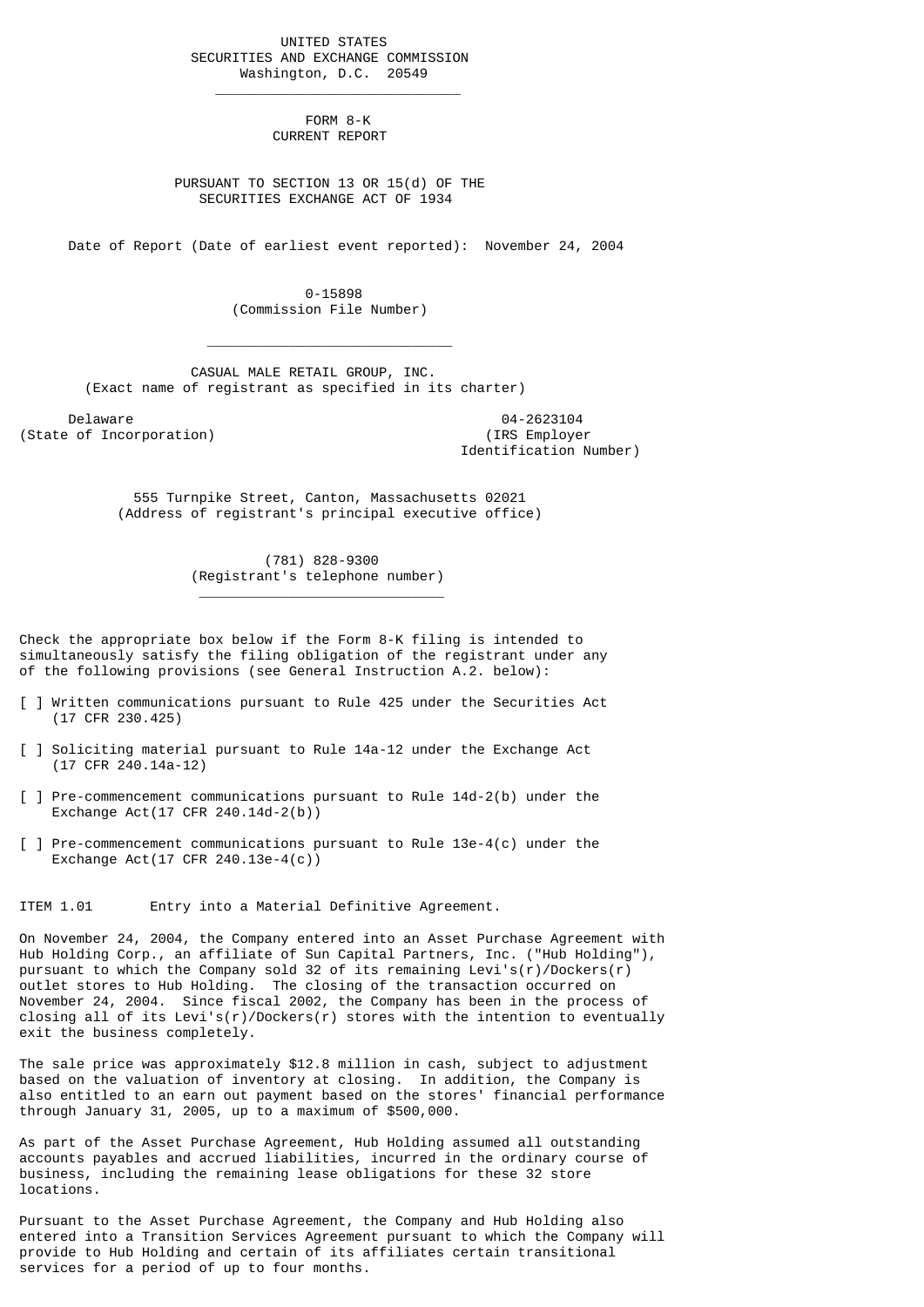The Company expects to use the proceeds from the sale to reduce borrowings under its credit facility. The Company will file the Asset Purchase Agreement as part of its Quarterly Report on Form 10-Q for the quarter ended October 30, 2004.

ITEM 7.01 Regulation FD Disclosure.

On November 29, 2004, the Company issued a press release announcing the completion of its sale of 32 of its remaining Levi's(r)/Dockers(r) Outlet stores to Hub Holding. A copy of the press release is attached hereto as Exhibit 99.1.

ITEM 9.01 Financial Statements and Exhibits

## (c) Exhibits

Exhibit No. Description - ---------- ------------

99.1 Press Release dated November 29, 2004 announcing Casual Male Retail Group, Inc. completion of sale of its Levi's(r)/Dockers(r) outlet stores.

## SIGNATURES

Pursuant to the requirements of the Securities Exchange Act of 1934, the registrant has duly caused this report to be signed on its behalf by the undersigned, thereunto duly authorized.

CASUAL MALE RETAIL GROUP, INC.

 By: /s/ Dennis R. Hernreich --------------------------- Name: Dennis R. Hernreich Title: Executive Vice President and Chief Financial Officer

Date: December 1, 2004